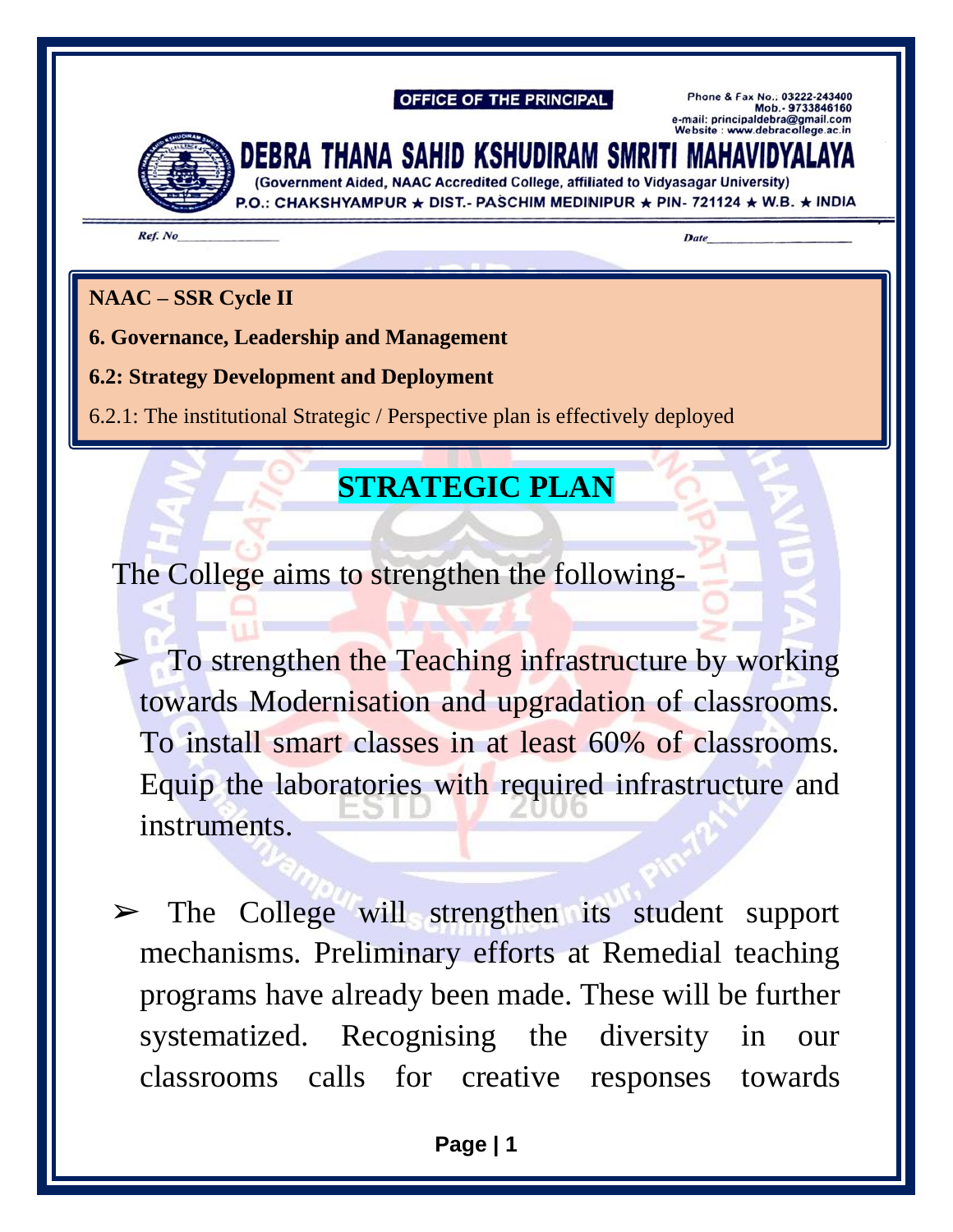nurturing these differences. The College will make every effort to emerge as an inclusive and just space for the entire community of students.

- The College will seek to work towards creation of posts of teaching and non-teaching staff. Although the process is largely dependent on the Department of Higher Education. Nevertheless, the College will further strengthen such endeavours.
- ➢ Efforts to initiate more PG courses.
- ► Conduction of staff Development Programmes.
- The College will explore the feasibility of starting more Short term courses based on employability and skill development. The courses would provide students with skills that could help them in their entrepreneurial journey.
- The College will renew its efforts towards speeding up the work on the construction of the Auditorium and lift.